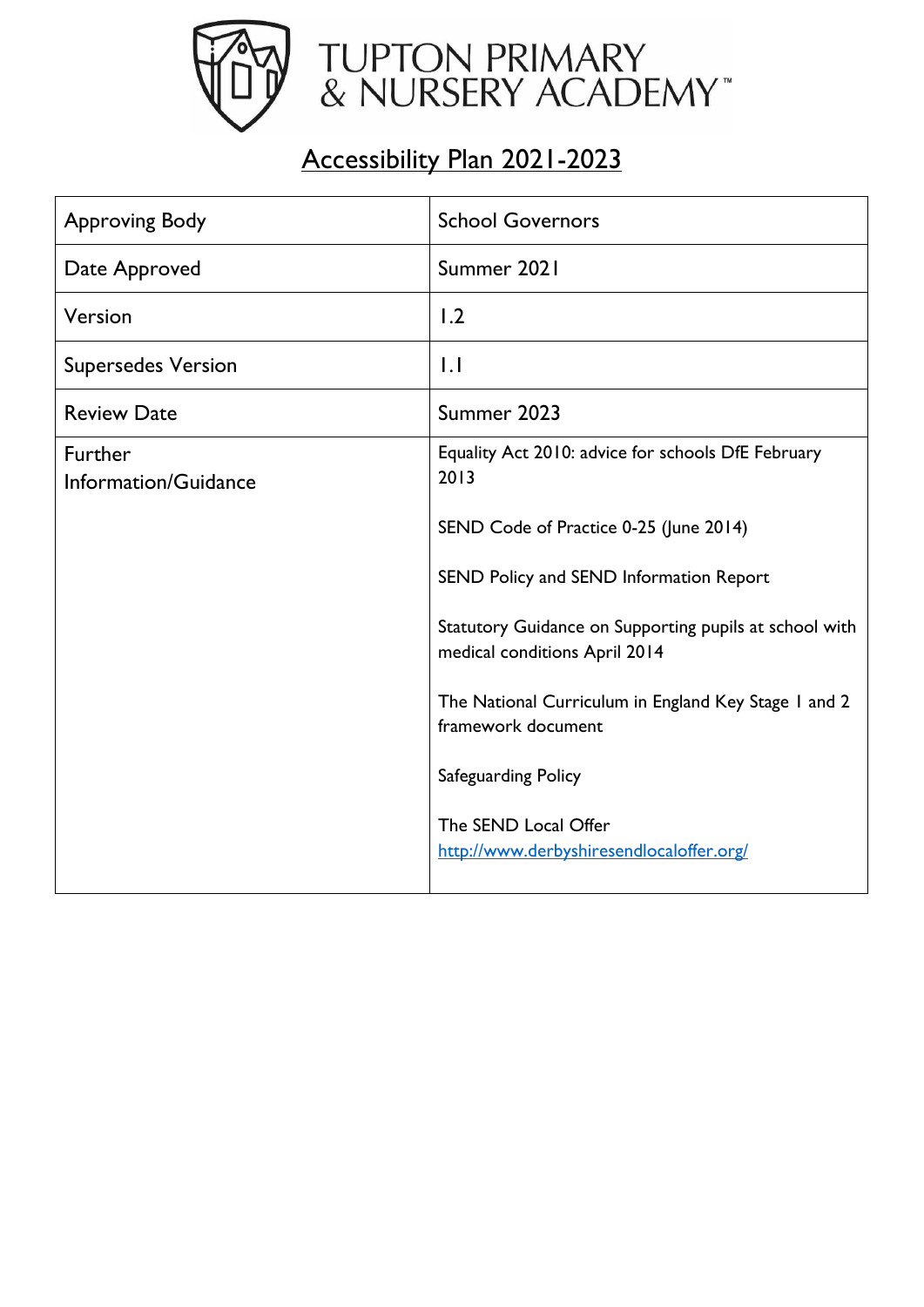Definition of special educational needs In this plan, 'special educational needs' refers to a learning difficulty that requires special educational provision.

The SEND Code of Practice 0 to 25 Years (DfE, Jan 2015) says children have a learning difficulty or disability if they: have significantly greater difficulty in learning than the majority of children of the same age; or have a disability which prevents or hinders them from making use of facilities of a kind generally provided for children of the same age in mainstream schools or post-16 institutions; and are under compulsory school age and are likely to fall within either of the definitions above when they reach compulsory school age or would do so if special educational provision was not made for them.

Children must not be regarded as having a learning difficulty solely because the language or form of language of their home is different from the language in which they will be taught.

Disability is a term defined under the Equality Act 2010 as a physical or mental impairment which has a substantial adverse long-term effect on the individual's ability to carry out normal day to day activities.

Definition of special educational provision for children aged two years or older, this is educational provision additional to, or otherwise different from, the educational provision normally available to pupils of the same age.

The Tupton Primary and Nursery Academy has adopted this accessibility plan in line with the school's special educational needs policy with the aim of ensuring that our school is socially and academically inclusive, that all pupils have access to a full curriculum, and that all pupils are appropriately challenged.

Our special educational needs policy outlines the school's provision for supporting pupils with special educational needs and disabilities (SEND), and the school's publication of equality information and objectives explains how we ensure equal opportunities for all our pupils, increased access to the curriculum, physical access to the school and access to information particular to students with SEND. This accessibility plan provides an outline of how the school will manage this part of the SEND provision.

Please refer to our special educational needs policy for an outline of our full provision to support pupils with SEND which may be found on the website.

The table below is based on our current assessment of accessibility for pupils with SEND. It sets out priorities across the school in a number of areas and the relevant timescales for action to increase accessibility for pupils with SEND. Progress on these measures will be updated annually and reported to the governing body.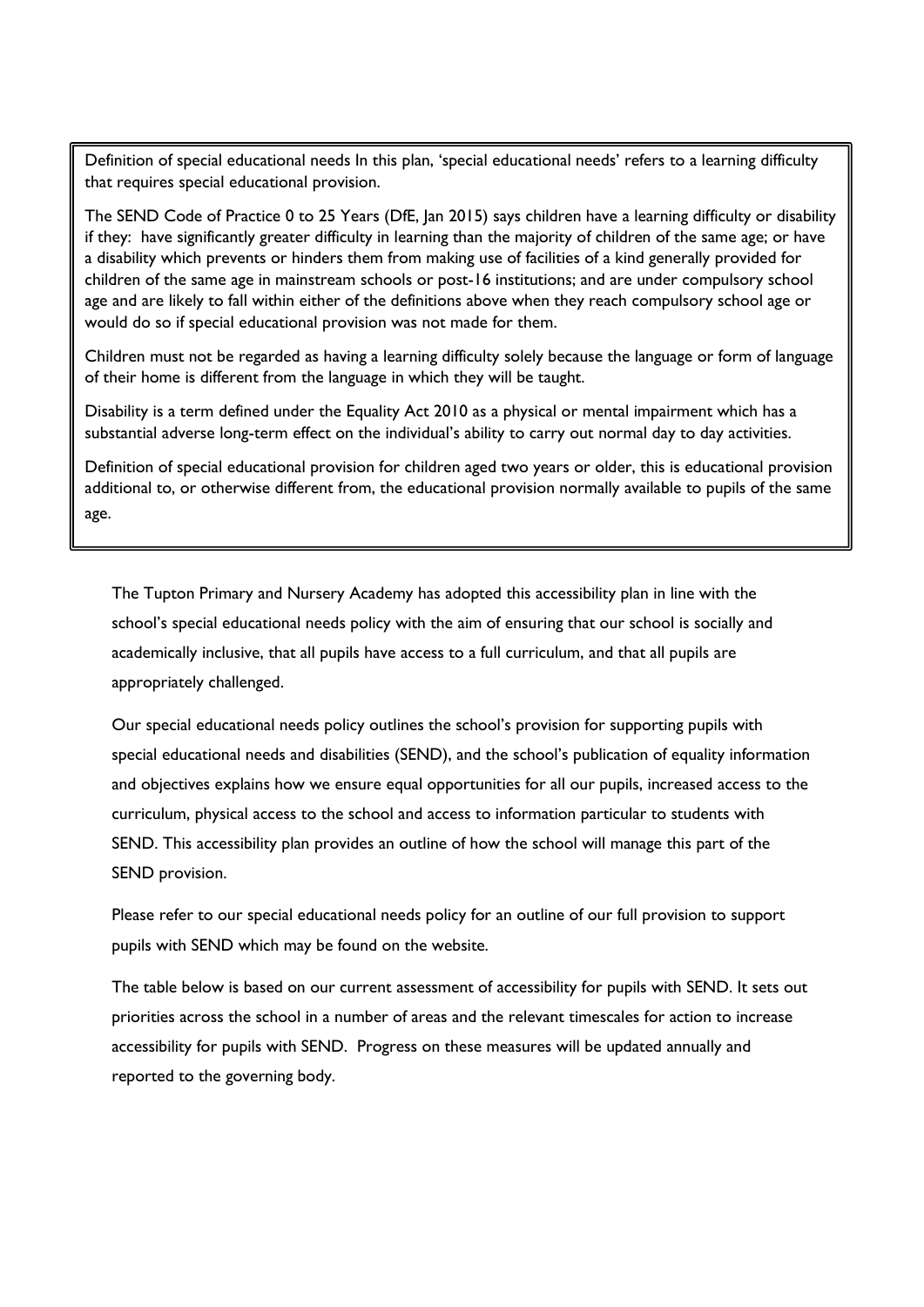| <b>Disability</b>                                               | Outcome                                                                                     | Action                                                                                                                                                                                       | When                                                                | Who                                                                                                          | Measure                                                                                                                                                            |
|-----------------------------------------------------------------|---------------------------------------------------------------------------------------------|----------------------------------------------------------------------------------------------------------------------------------------------------------------------------------------------|---------------------------------------------------------------------|--------------------------------------------------------------------------------------------------------------|--------------------------------------------------------------------------------------------------------------------------------------------------------------------|
| <b>Equality Duty</b><br>Promoting<br>equality of<br>opportunity | All new staff<br>made aware of<br><b>Disability</b><br>Equality Duty.                       | All new staff<br>receive<br>information<br>about the<br>Disability<br><b>Equality Duty</b><br>(DED) and<br>copy of policy.                                                                   | Within 1st<br>term of<br>employment.                                | SLT member<br>to ensure<br>each new<br>staff member<br>receives<br>induction<br>information.                 | Greater<br>awareness of<br>the DED and<br>of need to<br>promote<br>equality of<br>opportunity                                                                      |
|                                                                 | Accurate and<br>updated<br>knowledge of<br>individual pupil<br>needs shared<br>effectively. | I. Home visits<br>for all EYFS<br>starters.<br>2. Pupil voice<br>for SEND<br>profile per<br>year.<br>3. SEND<br>Register<br>updated<br>regularly and<br>shared with<br>staff.                | Ongoing<br>Autumn term<br>2019-2021<br>Ongoing<br>Termly<br>reviews | <b>EYFS Staff</b><br>Class<br>teachers or<br>teaching<br>assistants<br>SENCO/SLT<br>Teachers and<br>parents. | <b>Effective</b><br>information<br>sharing<br>regarding<br>pupil needs<br>and factors<br>that may<br>inhibit their<br>ability to<br>access equal<br>opportunities. |
|                                                                 |                                                                                             | 4. Parents<br>invited to be<br>part of SEND<br>reviews at least<br>three times per<br>year.<br>5. Pastoral<br>questionnaires.<br>6. Weekly<br><b>SEND</b><br>discussion at<br>staff meeting. | Ongoing<br>Ongoing                                                  | Pastoral<br>Manager.<br>Headteacher/<br><b>SENCO</b>                                                         | <b>Equality</b><br>promoted as<br>part of<br>weekly staff<br>practice.                                                                                             |
|                                                                 | Access to<br>curriculum<br>areas.                                                           | I. SEND<br>specific reviews<br>at each data<br>point.<br>2. Planned<br>actions,<br>involving other<br>agencies when<br>needed,<br>recorded for<br>pupils with                                | 3 times per<br>year<br>Ongoing                                      | SLT/SENCO<br>SENCO/Clas<br>s teachers                                                                        | Pupils with<br>SEND to<br>make<br>appropriate<br>levels of<br>progress and<br>attainment.                                                                          |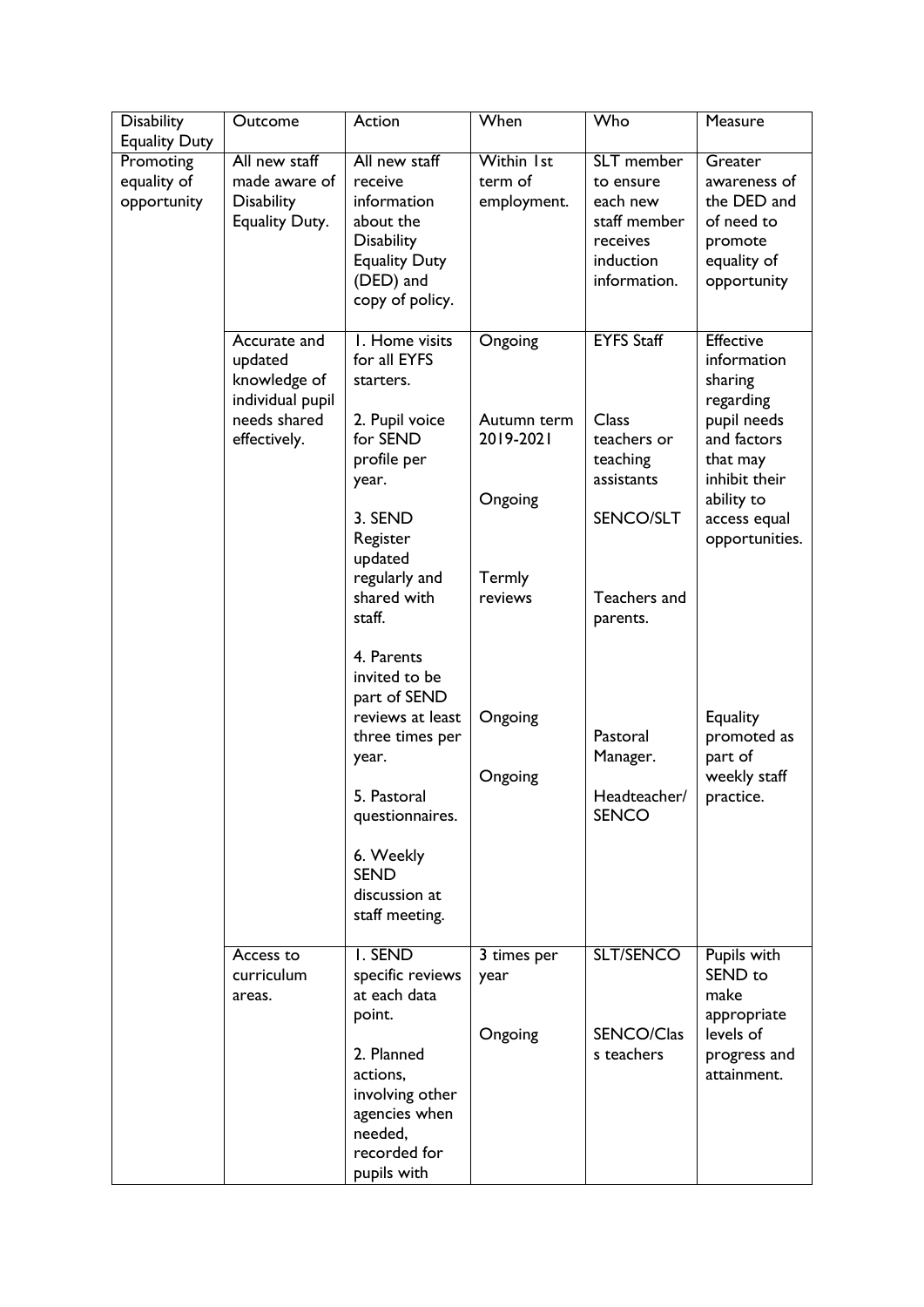|                                 |                                                                | SEND who do<br>not make an<br>appropriate<br>level of<br>progress and<br>attainment.<br>3. WOW<br><b>Books</b> for<br>pupils with<br>highest level of<br>SEND <sub>to</sub><br>demonstrate<br>their access to<br>the school<br>curriculum and<br>personal<br>curriculum.                          | <b>Started</b><br>Summer<br><b>Term 2019</b>                                                                                | Class<br>teachers and<br>teaching<br>assistants.                              | Pupils will be<br>able access a<br>broad and<br>balanced<br>curriculum.                                                             |
|---------------------------------|----------------------------------------------------------------|---------------------------------------------------------------------------------------------------------------------------------------------------------------------------------------------------------------------------------------------------------------------------------------------------|-----------------------------------------------------------------------------------------------------------------------------|-------------------------------------------------------------------------------|-------------------------------------------------------------------------------------------------------------------------------------|
|                                 | Access to<br>school for<br>parents/carers<br>and<br>community. | I. Staff made<br>aware of<br>reasonable<br>access when<br>organising<br>events.<br>2. Statement<br>on all<br>invitations<br>asking parent<br>/carer to<br>inform<br>organiser of<br>access needs.<br>3. Sign in the<br>entrance for all<br>visitors and<br>parents<br>regarding<br>accessibility. | Pastoral<br>manager<br>autumn term<br>questionnaire.<br>Comments to<br>be shared<br>with teachers<br>to inform<br>planning. | Pastoral<br>manager,<br>SLT, class<br>teachers and<br>teaching<br>assistants. | Parents,<br>carers and<br>the<br>community<br>will be able to<br>have equal<br>access to a<br>wide range of<br>events in<br>school. |
| Eliminate<br>discriminatio<br>n | Disabled have<br>privacy.                                      | I. Pupil safety<br>questionnaire.<br>2. Pastoral<br>manager to<br>create an<br>action plan<br>regarding pupil<br>safety<br>comments.<br>Pastoral<br>manager to<br>involve the<br>school council.                                                                                                  | Annually<br>Ongoing                                                                                                         | Pastoral<br>manager,<br>pupils, school<br>council and<br>class<br>teachers.   | Physical and<br>medical needs<br>of pupils<br>fulfilled in<br>school.                                                               |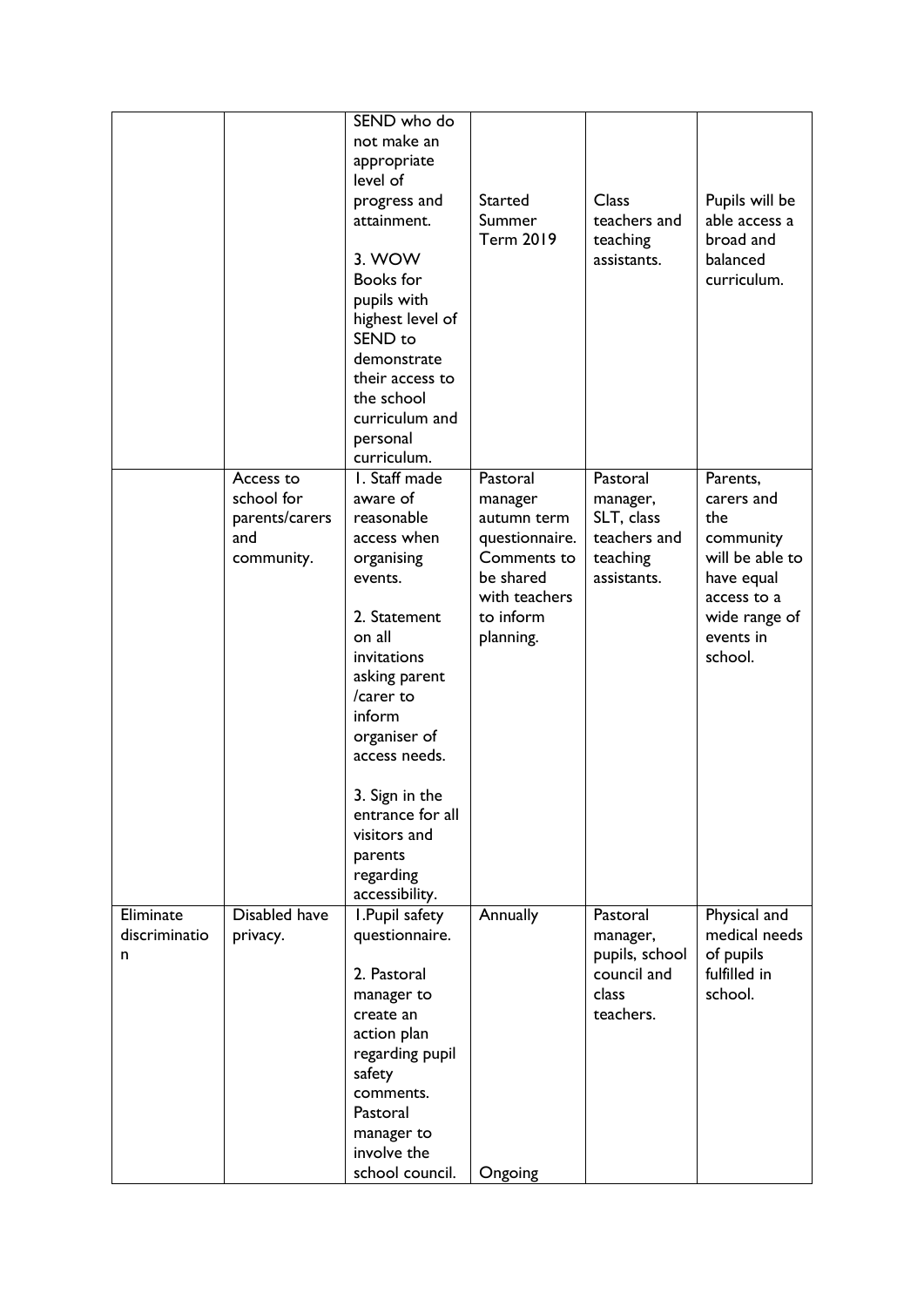|                         |                                                  | 3. Review<br>upkeep of the<br>medical room<br>and disabled<br>toilet.                                                                          |                                                                                                                  | Outside<br>agencies<br>including<br>School<br>Nursing<br>Team and<br>Occupational<br>Therapy as<br>required on a<br>pupil by pupil<br>basis.                                                                                                                                       |                                                                                              |
|-------------------------|--------------------------------------------------|------------------------------------------------------------------------------------------------------------------------------------------------|------------------------------------------------------------------------------------------------------------------|------------------------------------------------------------------------------------------------------------------------------------------------------------------------------------------------------------------------------------------------------------------------------------|----------------------------------------------------------------------------------------------|
|                         | Raise<br>awareness<br>through staff<br>training. | I.Staff training<br>audits with<br>regards to<br>SEND.                                                                                         | Recording<br>annually.<br>Needs met<br>on an on-<br>going basis.                                                 | <b>SENCO</b>                                                                                                                                                                                                                                                                       | Staff are<br>trained to<br>support the<br>learning and<br>welfare of<br>pupils with<br>SEND. |
|                         |                                                  | 2. Training<br>planned and<br>external<br>agencies<br>involved to<br>support the<br>specific needs<br>of pupils.                               | Staff training<br>and advice<br>given by<br>visiting<br>professionals<br>throughout<br>each<br>academic<br>year. | Educational<br>Psychology<br>Service,<br>Autism<br>Outreach,<br>Physical<br>Impairment<br>Team,<br>Hearing<br>Impairment<br>Team, Visual<br>Impairment<br>Team,<br>Speech and<br>Language<br>Therapy<br>Services,<br>Physiotherap<br>y and<br>Occupational<br>Therapy<br>Services. | <b>No</b><br>discrimination<br>and increased<br>awareness.                                   |
| Eliminate<br>harassment | Anti-bullying<br>policy review.                  | I. Review anti-<br>bullying policy                                                                                                             | Anti-bullying<br>week.                                                                                           | Pastoral<br>Manager                                                                                                                                                                                                                                                                | Empower<br>pupils to                                                                         |
|                         |                                                  | in light of DED.<br>2. Anti $-$<br><b>Bullying Week</b><br>will have a<br>focus on hate<br>crime and<br>disability<br>related<br>harassment as | Ongoing.                                                                                                         | <b>Class</b><br>teachers<br><b>SLT</b>                                                                                                                                                                                                                                             | report<br>incidents.<br>Pupils who<br>facilitate<br>prejudice<br>receive<br>education.       |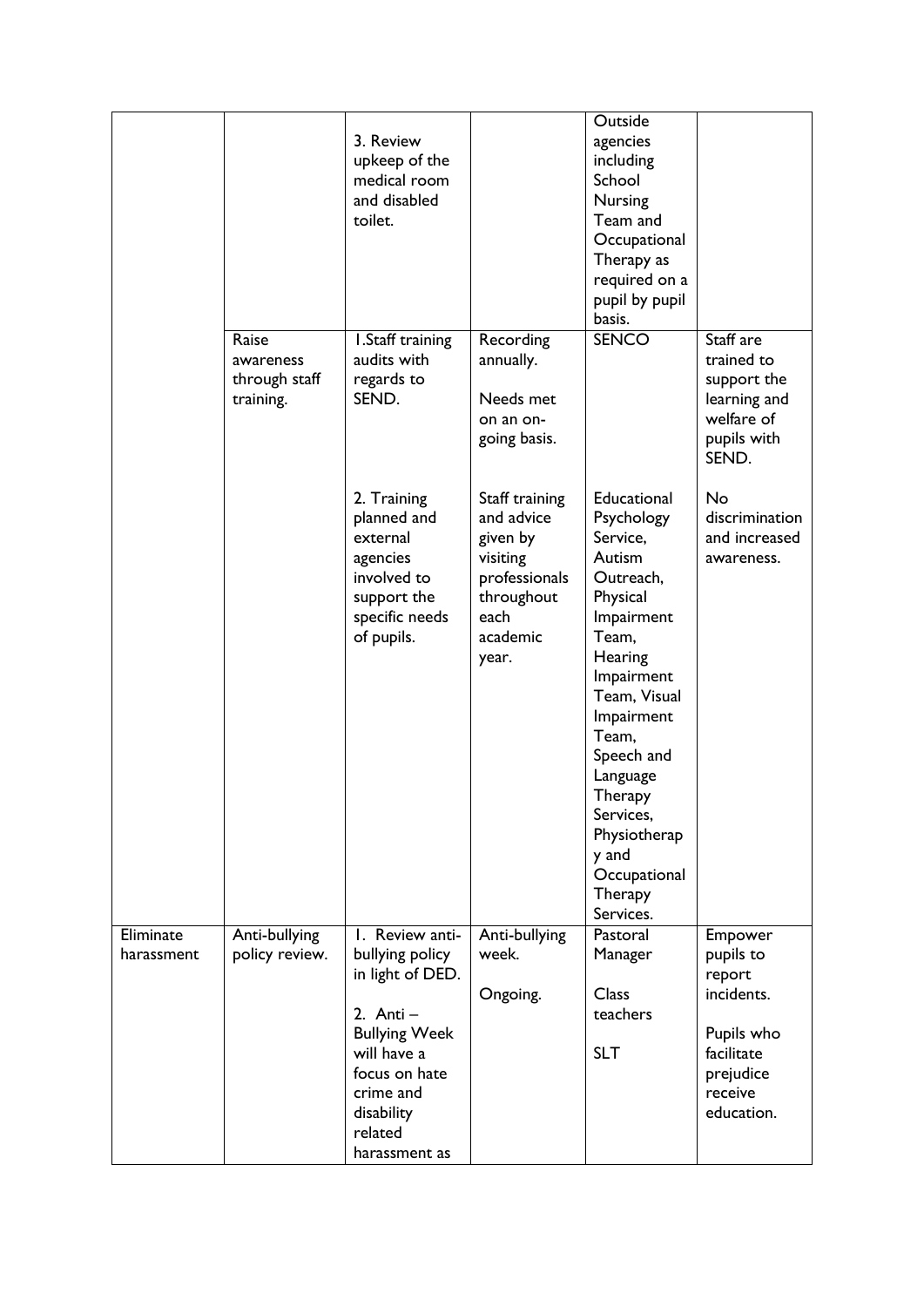|           |                  | part of the      |                |                    |                     |
|-----------|------------------|------------------|----------------|--------------------|---------------------|
|           |                  | week.            |                |                    |                     |
|           |                  |                  |                |                    |                     |
|           |                  | 3. Continued     |                |                    |                     |
|           |                  | use of Circle    |                |                    |                     |
|           |                  | Time/Jigsaw      |                |                    |                     |
|           |                  | Curriculum to    |                |                    |                     |
|           |                  | raise            |                |                    |                     |
|           |                  | awareness        |                |                    |                     |
|           | Lunchtime        | I. Quiet Zone    | Provision to   | Pastoral           | Environmenta        |
|           | provision        | lunchtime        | start          | Manager            | I and social        |
|           | review.          | provision        | September      | <b>Action Plan</b> | factors             |
|           |                  | offered to       | 2019.          | for                | impacting the       |
|           |                  | pupils with      |                | lunchtimes.        | behaviour of        |
|           |                  | SEND.            | Lunchtime      |                    |                     |
|           |                  |                  |                |                    | some pupils         |
|           |                  |                  | incidents      | KRi, SLT,          | at lunchtime        |
|           |                  | 2. Improved      | discussed at   | class              | well managed.       |
|           |                  | provision to     | weekly staff   | teachers,          |                     |
|           |                  | promote          | meetings.      | teaching           | <b>No</b>           |
|           |                  | positive         |                | assistants and     | harassment          |
|           |                  | relationships    | Ongoing.       | midday             | and increased       |
|           |                  | between peers.   |                | supervisors.       | awareness.          |
| Promote   | Adjustments      | I. Access.       | Ongoing.       | All staff.         | <b>Stakeholders</b> |
| positive  | as required      | support,         |                |                    | with disability     |
| attitudes |                  | provision        |                |                    | feel happy,         |
|           |                  | overall.         |                |                    | supported           |
|           |                  |                  |                |                    | and part of         |
|           |                  | 2. Through       | Theme weeks    | SLT and            | the                 |
|           |                  | assemblies       | and special    | <b>Class</b>       | community.          |
|           |                  | presenting       | events         | teachers.          |                     |
|           |                  | positive images  | throughout     |                    | Positive            |
|           |                  | of disabled      | the year.      |                    | attitudes are       |
|           |                  | people -         |                |                    | nurtured and        |
|           |                  | sporting role    |                |                    | reflected           |
|           |                  | models.          |                |                    | across school.      |
|           |                  |                  |                |                    |                     |
|           |                  | 3. Ensure        | Environmenta   | All staff.         | <b>Disabled</b>     |
|           |                  | environment      | I monitoring   |                    | pupils feel         |
|           |                  | includes         | throughout     |                    | valued as           |
|           |                  | positive role    | the academic   |                    | members of          |
|           |                  | models.          | year including |                    | the school          |
|           |                  |                  | <b>EYFS</b>    |                    | community           |
|           |                  |                  | <b>ECCERS</b>  |                    | with role           |
|           |                  |                  | audits.        |                    | models.             |
|           |                  |                  |                |                    |                     |
|           |                  |                  | Always.        | All staff.         |                     |
|           |                  | 4. Staff model   |                |                    |                     |
|           |                  | respectful       |                |                    |                     |
|           |                  | attitudes to     |                |                    |                     |
|           |                  | disabled pupils, |                |                    |                     |
|           |                  | staff and        |                |                    |                     |
|           |                  | parents.         |                |                    |                     |
|           | Access to        | Consultation     | Every visit.   | All staff.         | Reasonable          |
|           | visits including | with pupils,     |                |                    | adjustments         |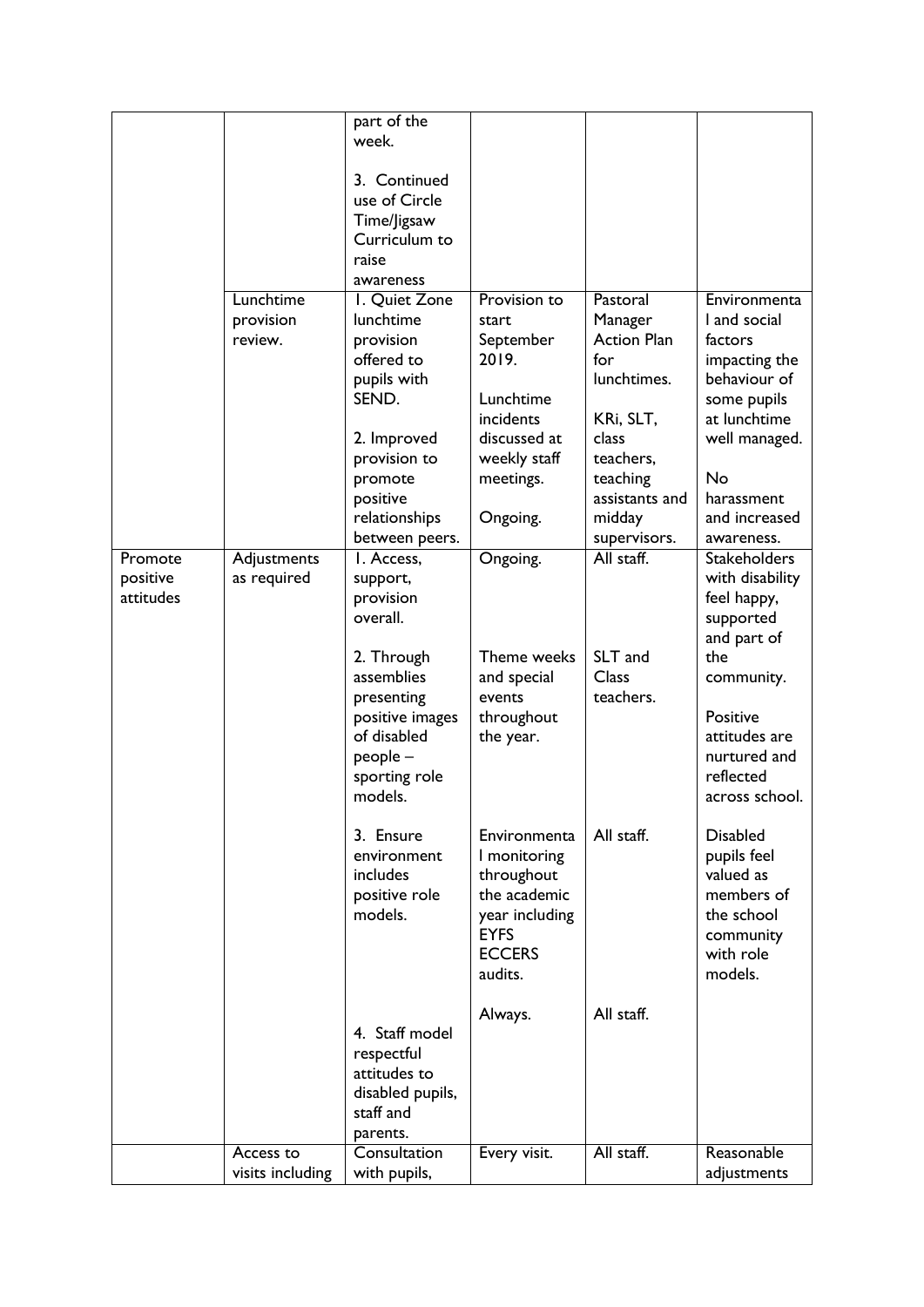| Encourage      | residential    | parents and       | Adjustments |            | <b>SO</b>        |
|----------------|----------------|-------------------|-------------|------------|------------------|
| participation  | visits.        | visit location    | recorded on |            | participation    |
| in public life |                | staff.            | Evolve.     |            | is possible.     |
|                | Access to      | Ensure that       | Ongoing.    | Sports     | Pupils with      |
|                | extra-         | there is equal    |             | leader.    | disabilities are |
|                | curricular     | access to after   | As part of  | All staff. | provided with    |
|                | activities     | school clubs      | GRIP and    |            | opportunity      |
|                |                | for disabled      | <b>EHCP</b> | SENCO.     | to participate   |
|                |                | pupils and        | reviews.    |            | in extra-        |
|                |                | monitor their     |             |            | curricular       |
|                |                | use.              |             |            | activities and   |
|                |                |                   |             |            | clubs.           |
|                | Pupils with    | Pupils with a     | Ongoing.    | School     | Pupils with      |
|                | <b>SEND</b>    | disability        |             | Council    | disabilities     |
|                | represented    | encouraged to     |             | Leader-    | have a voice     |
|                | on School      | stand for         |             | DHT.       | and feel         |
|                | Council.       | election and      |             |            | empowered        |
|                |                | coached for       |             | All staff. | in decisions     |
|                |                | the role.         |             |            | about school     |
|                |                |                   |             |            | life.            |
|                | The school     | Adjustments as    | Ongoing.    | HT & GB    | Equality of      |
|                | welcomes       | necessary will    |             |            | opportunity      |
|                | disabled staff | be made to        |             |            | provided for     |
|                | into the       | allow disabled    |             |            | within the       |
|                | workforce and  | staff to pursue   |             |            | application      |
|                | encourages     | employment in     |             |            | process.         |
|                | them to apply  | line with the     |             |            |                  |
|                | for senior     | Academy           |             |            | Adjustments      |
|                | positions.     | guidelines.       |             |            | made to          |
|                |                | Confidential      |             |            | enable           |
|                |                |                   |             |            | disabled         |
|                |                | records of staff  |             |            | applicants to    |
|                |                | disclosures       |             |            | be employed.     |
|                |                | regarding         |             |            |                  |
|                |                | disability are    |             |            |                  |
|                |                | kept.             |             |            |                  |
|                |                | All job           |             |            |                  |
|                |                | applicants will   |             |            |                  |
|                |                | be treated        |             |            |                  |
|                |                | equally.          |             |            |                  |
|                |                |                   |             |            |                  |
|                |                | A policy of       |             |            |                  |
|                |                | interviewing all  |             |            |                  |
|                |                | disabled          |             |            |                  |
|                |                | applicants who    |             |            |                  |
|                |                | meet the          |             |            |                  |
|                |                | minimum           |             |            |                  |
|                |                | requirements      |             |            |                  |
|                |                | for a job will be |             |            |                  |
|                |                | adhered to.       |             |            |                  |
|                | The school     | Encourage         | Ongoing.    | HT and GB. | Adjustments      |
|                | welcomes       | disabled people   |             |            | made so that     |
|                | disabled       | to put            |             |            | disabled         |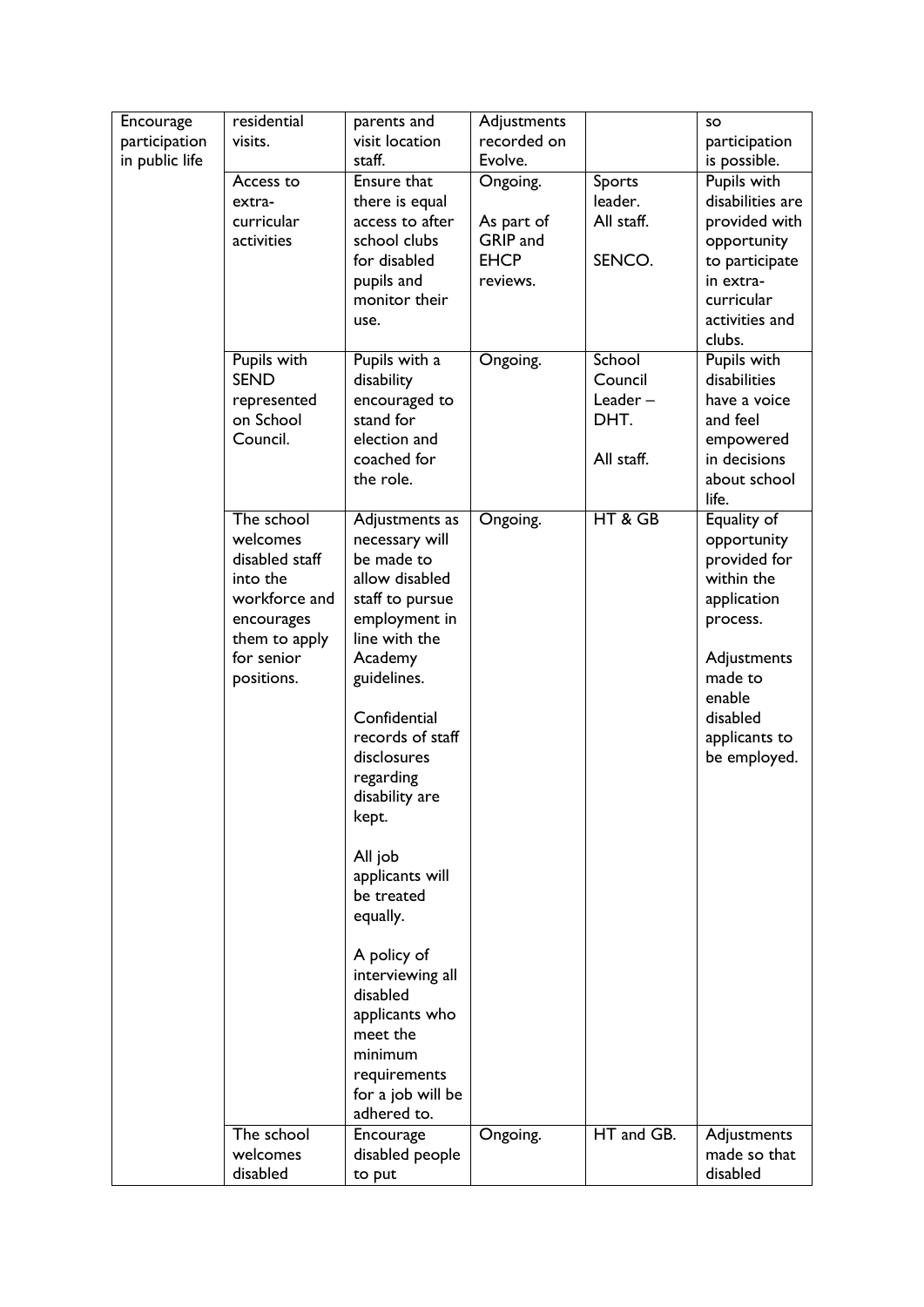| <b>Taking steps</b><br>to meet | representation<br>on the<br>governing<br>body and FOS.<br><b>Buildings safer</b><br>and fit for                        | themselves<br>forward as<br>candidates in<br>governor<br>elections and<br>to join the<br>FOS.<br>I. Review<br>access plan                                                                              | Consult<br>external                                                                                    | HT and GB.                 | people can<br>access<br>positions of<br>responsibility.<br>Access for all<br>and            |
|--------------------------------|------------------------------------------------------------------------------------------------------------------------|--------------------------------------------------------------------------------------------------------------------------------------------------------------------------------------------------------|--------------------------------------------------------------------------------------------------------|----------------------------|---------------------------------------------------------------------------------------------|
| disabled<br>peoples'<br>needs  | purpose                                                                                                                | particularly in<br>terms of<br>physical<br>environment.<br>2. Health &<br>Safety audit.<br>3. Buildings<br>survey.                                                                                     | agencies re:<br>facilitating<br>access<br>Ongoing as<br>funding and<br>needs dictate.                  |                            | Adjustments<br>made (e.g.<br>maintain<br>disabled<br>toilet, parking<br>space,<br>footpath) |
|                                | Appropriate<br>methods of<br>communicatio<br>n and devices<br>available for<br>learners and<br>parents.                | I. Personalised<br>provision<br>including visual<br>aids,<br>Communicatio<br>n in Print and<br>Talking tins.                                                                                           | Ongoing.<br>Information<br>passed over<br>at transition<br>time.<br>SEND pupil<br>and parent<br>voice. | All staff.                 | Adjustments<br>made as<br>required.                                                         |
|                                | Appropriate<br>adjustments,<br>support and<br>aids available<br>for learners<br>and parents<br>with physical<br>needs. | Provision to<br>include fine<br>motor<br>intervention,<br>fine motor<br>resource,<br>Physical<br>Impairment<br>team<br>involvement.<br>Open door<br>policy for<br>parents<br>regarding their<br>needs. | Ongoing.<br>Provision<br>reviewed at<br><b>SEND</b><br>reviews at<br>least three<br>times per<br>year. | <b>SENCO</b><br>All staff. | Adjustments<br>made as<br>required.                                                         |
|                                | <b>Disabled</b><br>stakeholders'<br>needs met                                                                          | I. When<br>appropriate,<br>additional<br>coaching or<br>training for<br>disabled pupils,<br>staff or<br>carers/parents<br>provided.                                                                    | As needed.                                                                                             | HT                         | Coaching<br>occurs.                                                                         |